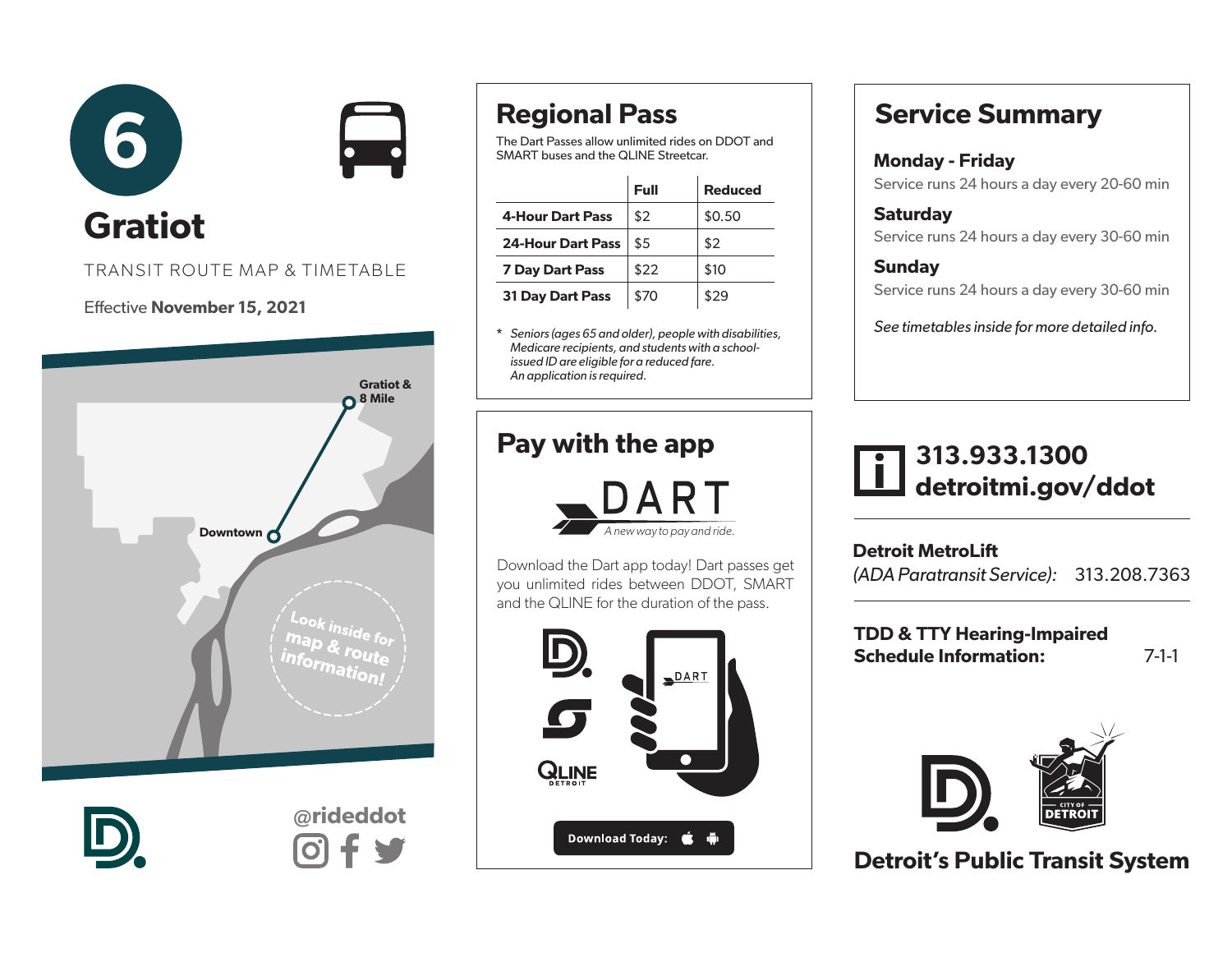







## Holiday Service

Sunday schedules are effective on the following holidays:

- New Year's Day
- Memorial Day
- Independence Day
- Labor Day • Thanksgiving Day
- Christmas Day



All buses are handicap accessible.



Buses have the capacity for two bikes on front racks.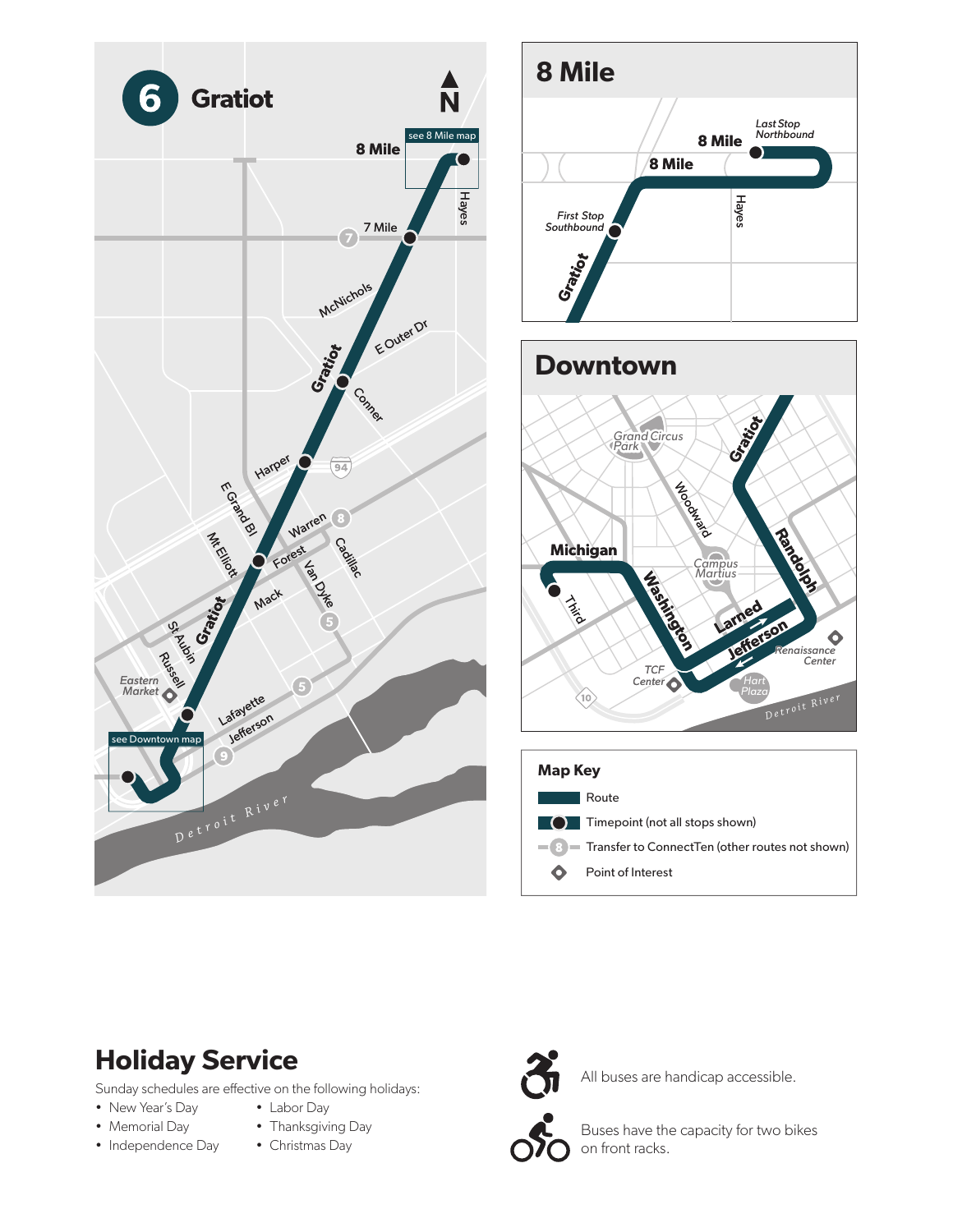

#### Northbound to 8 Mile

|                | Third & Michigan | Gration & Russell | Gration & Warter | Gration & Hiarper | Gration & Conner | Gration & 7 Mile | Gration & Bo Mile |
|----------------|------------------|-------------------|------------------|-------------------|------------------|------------------|-------------------|
|                |                  |                   |                  |                   |                  |                  |                   |
|                |                  |                   |                  |                   |                  |                  |                   |
| 4:03           | 4:13             | 4:20              | 4:23             | 4:25              | 4:35             | 4:38             |                   |
| 5:03           | 5:13             | 5:20              | 5:23             | 5:25              | 5:35             | 5:38             |                   |
| 5:33           | 5:43             | 5:50              | 5:53             | 5:55              | 6:05             | 6:09             |                   |
| 6:03           | 6:15             | 6:22              | 6:26             | 6:29              | 6:39             | 6:43             |                   |
| 6:23           | 6:35             | 6:42              | 6:46             | 6:49              | 6:59             | 7:03             |                   |
| 6:43           | 6:55             | 7:02              | 7:06             | 7:09              | 7:19             | 7:23             |                   |
| 7:03           | 7:15             | 7:22              | 7:26             | 7:29              | 7:39             | 7:43             |                   |
| 7:23           | 7:35             | 7:42              | 7:46             | 7:49              | 7:59             | 8:03             |                   |
| 7:43           | 7:55<br>8:15     | 8:02<br>8:22      | 8:06             | 8:09              | 8:19<br>8:39     | 8:23<br>8:43     |                   |
| 8:03<br>8:23   | 8:35             | 8:42              | 8:26<br>8:46     | 8:29<br>8:50      | 9:01             | 9:05             |                   |
| 8:43           | 8:56             | 9:03              | 9:07             | 9:11              | 9:22             | 9:26             |                   |
| 9:03           | 9:16             | 9:23              | 9:27             | 9:31              | 9:42             | 9:46             |                   |
| 9:23           | 9:36             | 9:43              | 9:47             | 9:51              | 10:02            | 10:06            |                   |
| 9:43           | 9:56             | 10:03             | 10:07            | 10:11             | 10:22            | 10:26            |                   |
| 10:03          | 10:16            | 10:23             | 10:27            | 10:31             | 10:42            | 10:46            |                   |
| 10:23          | 10:36            | 10:43             | 10:47            | 10:51             | 11:02            | 11:06            |                   |
| 10:43          | 10:56            | 11:03             | 11:07            | 11:11             | 11:22            | 11:26            |                   |
| 11:03          | 11:16            | 11:23             | 11:27            | 11:31             | 11:42            | 11:46            |                   |
| 11:23          | 11:36            | 11:43             | 11:47            | 11:51             | 12:02            | 12:06            |                   |
| 11:43          | 11:56            | 12:03             | 12:07            | 12:11             | 12:22            | 12:26            |                   |
| 12:03          | 12:16            | 12:23             | 12:27            | 12:31             | 12:42            | 12:46            |                   |
| 12:23<br>12:43 | 12:36<br>12:56   | 12:43<br>1:03     | 12:47<br>1:07    | 12:51<br>1:11     | 1:02<br>1:22     | 1:06<br>1:26     |                   |
| 1:03           | 1:16             | 1:23              | 1:27             | 1:31              | 1:42             | 1:46             |                   |
| 1:23           | 1:36             | 1:43              | 1:47             | 1:51              | 2:02             | 2:06             |                   |
| 1:43           | 1:56             | 2:04              | 2:08             | 2:12              | 2:23             | 2:27             |                   |
| 2:03           | 2:17             | 2:26              | 2:30             | 2:34              | 2:45             | 2:49             |                   |
| 2:23           | 2:37             | 2:46              | 2:50             | 2:54              | 3:05             | 3:09             |                   |
| 2:43           | 2:57             | 3:06              | 3:10             | 3:14              | 3:25             | 3:29             |                   |
| 3:03           | 3:17             | 3:26              | 3:30             | 3:34              | 3:45             | 3:49             |                   |
| 3:23           | 3:37             | 3:46              | 3:50             | 3:54              | 4:05             | 4:09             |                   |
| 3:43           | 3:57             | 4:06              | 4:10             | 4:14              | 4:25             | 4:29             |                   |
| 4:03           | 4:17             | 4:26              | 4:30             | 4:34              | 4:45             | 4:49             |                   |
| 4:23           | 4:37             | 4:46              | 4:50             | 4:54              | 5:05             | 5:09             |                   |
| 4:43<br>5:03   | 4:57<br>5:17     | 5:06<br>5:26      | 5:10<br>5:30     | 5:14<br>5:34      | 5:25<br>5:45     | 5:29<br>5:49     |                   |
| 5:23           | 5:37             | 5:46              | 5:50             | 5:54              | 6:05             | 6:09             |                   |
| 5:43           | 5:57             | 6:05              | 6:09             | 6:12              | 6:22             | 6:26             |                   |
| 6:03           | 6:15             | 6:23              | 6:27             | 6:30              | 6:40             | 6:44             |                   |
| 6:23           | 6:35             | 6:43              | 6:47             | 6:50              | 7:00             | 7:04             |                   |
| 6:43           | 6:55             | 7:03              | 7:07             | 7:10              | 7:20             | 7:24             |                   |
| 7:03           | 7:15             | 7:23              | 7:27             | 7:30              | 7:40             | 7:44             |                   |
| 7:23           | 7:35             | 7:43              | 1:41             | 7:50              | 8:00             | 8:04             |                   |
| 7:43           | 7:55             | 8:03              | 8:07             | 8:10              | 8:20             | 8:24             |                   |
| 8:03           | 8:15             | 8:23              | 8:27             | 8:30              | 8:40             | 8:44             |                   |
| 8:29           | 8:41             | 8:48              | 8:52             | 8:54              | 9:04             | 9:08             |                   |
| 8:59           | 9:11             | 9:18              | 9:22             | 9:24              | 9:34<br>10:04    | 9:38             |                   |
| 9:29<br>10:03  | 9:41<br>10:15    | 9:48<br>10:22     | 9:52<br>10:26    | 9:54<br>10:28     | 10:38            | 10:08<br>10:42   |                   |
| 11:03          | 11:13            | 11:20             | 11:23            | 11:25             | 11:35            | 11:38            |                   |
| 12:03          | 12:13            | 12:20             | 12:23            | 12:25             | 12:35            | 12:38            |                   |
| 1:03           | 1:13             | 1:20              | 1:23             | 1:25              | 1:35             | 1:38             |                   |
| 2:03           | 2:13             | 2:20              | 2:23             | 2:25              | 2:35             | 2:38             |                   |
| 3:03           | 3:13             | 3:20              | 3:23             | 3:25              | 3:35             | 3:38             |                   |

|                |                   | <b>Southbound to Downtown</b> |                  |                   |                    |                    |                  |
|----------------|-------------------|-------------------------------|------------------|-------------------|--------------------|--------------------|------------------|
|                |                   |                               |                  |                   | Gration & Grand By |                    |                  |
|                | Gratiot & B. Mile | Gration & T Mile              | Gration & Conner | Gratiote & Harper |                    | Gratiote & Russell | Third & Michigan |
|                |                   |                               |                  |                   |                    |                    |                  |
|                |                   |                               |                  |                   |                    |                    |                  |
| $\mathbf{I}$   | $\mathbf{I}$      | $\mathbf{I}$                  | ┸                | $\perp$           | T                  |                    |                  |
| 4:14<br>5:14   | 4:17<br>5:17      | 4:25<br>5:25                  | 4:27<br>5:27     | 4:32<br>5:32      | 4:39<br>5:39       | 4:50<br>5:50       |                  |
| 5:44           | 5:47              | 5:55                          | 5:57             | 6:02              | 6:10               | 6:23               |                  |
| 6:14           | 6:18              | 6:27                          | 6:30             | 6:36              | 6:44               | 6:57               |                  |
| 6:34<br>6:54   | 6:38<br>6:58      | 6:47<br>7:07                  | 6:50<br>7:10     | 6:56<br>7:16      | 7:04<br>7:24       | 7:17<br>7:37       |                  |
| 7:14           | 7:18              | 7:27                          | 7:30             | 7:36              | 7:44               | 7:57               |                  |
| 7:34           | 7:38              | 7:47                          | 7:50             | 7:56              | 8:04               | 8:17               |                  |
| 7:54           | 7:58              | 8:07                          | 8:10             | 8:16              | 8:24               | 8:37               |                  |
| 8:14<br>8:34   | 8:18<br>8:38      | 8:27<br>8:47                  | 8:30<br>8:50     | 8:36<br>8:56      | 8:44<br>9:04       | 8:57<br>9:17       |                  |
| 8:53           | 8:57              | 9:08                          | 9:11             | 9:17              | 9:25               | 9:38               |                  |
| 9:13           | 9:17              | 9:27                          | 9:30             | 9:36              | 9:44               | 9:57               |                  |
| 9:33           | 9:37              | 9:47                          | 9:50             | 9:56              | 10:04              | 10:17              |                  |
| 9:53<br>10:13  | 9:57<br>10:17     | 10:07<br>10:27                | 10:10<br>10:30   | 10:16<br>10:36    | 10:24<br>10:44     | 10:37<br>10:57     |                  |
| 10:33          | 10:37             | 10:47                         | 10:50            | 10:56             | 11:04              | 11:17              |                  |
| 10:53          | 10:57             | 11:07                         | 11:10            | 11:16             | 11:24              | 11:37              |                  |
| 11:13<br>11:33 | 11:17<br>11:37    | 11:27<br>11:47                | 11:30<br>11:50   | 11:36<br>11:56    | 11:44<br>12:04     | 11:57<br>12:17     |                  |
| 11:53          | 11:57             | 12:07                         | 12:10            | 12:16             | 12:24              | 12:37              |                  |
| 12:13          | 12:17             | 12:27                         | 12:30            | 12:36             | 12:44              | 12:57              |                  |
| 12:33          | 12:37             | 12:47                         | 12:50            | 12:56             | 1:04               | 1:17               |                  |
| 12:53<br>1:13  | 12:57<br>1:17     | 1:07<br>1:27                  | 1:10<br>1:30     | 1:16<br>1:36      | 1:24<br>1:44       | 1:37<br>1:57       |                  |
| 1:33           | 1:37              | 1:47                          | 1:50             | 1:56              | 2:04               | 2:17               |                  |
| 1:53           | 1:57              | 2:07                          | 2:10             | 2:16              | 2:24               | 2:38               |                  |
| 2:13<br>2:33   | 2:17<br>2:37      | 2:27<br>2:48                  | 2:30<br>2:51     | 2:36<br>2:57      | 2:44<br>3:05       | 2:58<br>3:19       |                  |
| 2:52           | 2:56              | 3:07                          | 3:10             | 3:16              | 3:24               | 3:38               |                  |
| 3:12           | 3:16              | 3:27                          | 3:30             | 3:36              | 3:44               | 3:58               |                  |
| 3:32           | 3:36              | 3:47                          | 3:50             | 3:56              | 4:04               | 4:18               |                  |
| 3:52<br>4:12   | 3:56<br>4:16      | 4:07<br>4:27                  | 4:10<br>4:30     | 4:16<br>4:36      | 4:24<br>4:44       | 4:38<br>4:58       |                  |
| 4:32           | 4:36              | 4:47                          | 4:50             | 4:56              | 5:04               | 5:18               |                  |
| 4:52           | 4:56              | 5:07                          | 5:10             | 5:16              | 5:24               | 5:38               |                  |
| 5:13<br>5:33   | 5:17<br>5:37      | 5:28<br>5:47                  | 5:31<br>5:50     | 5:37<br>5:55      | 5:45<br>6:03       | 5:58<br>6:16       |                  |
| 5:53           | 5:57              | 6:07                          | 6:10             | 6:15              | 6:23               | 6:36               |                  |
| 6:13           | 6:17              | 6:27                          | 6:30             | 6:35              | 6:43               | 6:56               |                  |
| 6:33           | 6:37              | 6:47                          | 6:50             | 6:55              | 7:03               | 7:16               |                  |
| 6:53<br>7:13   | 6:57<br>7:17      | 7:07<br>7:27                  | 7:10<br>7:30     | 7:15<br>7:35      | 7:23<br>7:43       | 7:36<br>7:56       |                  |
| 7:33           | 7:37              | 7:47                          | 7:50             | 7:55              | 8:03               | 8:16               |                  |
| 7:53           | 7:57              | 8:07                          | 8:10             | 8:15              | 8:23               | 8:36               |                  |
| 8:14<br>8:44   | 8:18<br>8:48      | 8:28<br>8:57                  | 8:31<br>9:00     | 8:35<br>9:04      | 8:43<br>9:12       | 8:55<br>9:24       |                  |
| 9:14           | 9:18              | 9:27                          | 9:30             | 9:34              | 9:42               | 9:54               |                  |
| 9:44           | 9:48              | 9:57                          | 10:00            | 10:04             | 10:12              | 10:24              |                  |
| 10:15          | 10:19             | 10:28                         | 10:31<br>11:28   | 10:35             | 10:43              | 10:55              |                  |
| 11:15<br>12:15 | 11:18<br>12:18    | 11:26<br>12:26                | 12:28            | 11:32<br>12:32    | 11:39<br>12:39     | 11:50<br>12:50     |                  |
| 1:15           | 1:18              | 1:26                          | 1:28             | 1:32              | 1:39               | 1:50               |                  |
| 2:15           | 2:18              | 2:26                          | 2:28             | 2:32              | 2:39               | 2:50               |                  |
| 3:15           | 3:18              | 3:26                          | 3:28             | 3:32              | 3:39               | 3:50               |                  |

*PM times shown are* bold *and* shaded*.* 

*Additional bus stops are available between the timepoints.*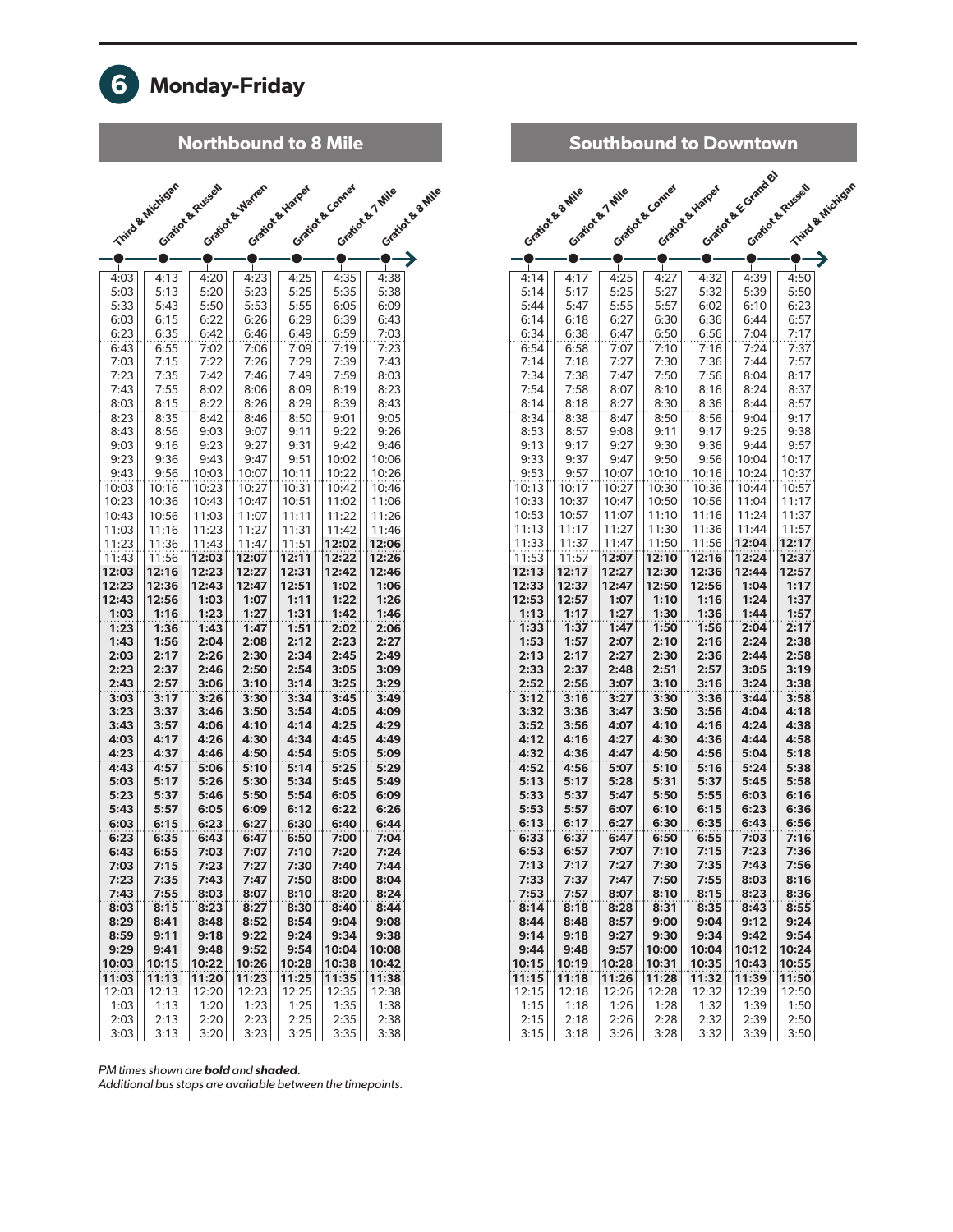

#### Northbound to 8 Mile Southbound to Downtown

|               | Third & Michigan | Gration & Russell | Gration & Warter | Gratio & Harper | Gration & Compar | Gration & 7 Mile | Grationa & Be Mile |
|---------------|------------------|-------------------|------------------|-----------------|------------------|------------------|--------------------|
|               | п                |                   | L                | п               |                  |                  |                    |
| 4:03          | 4:14             | 4:21              | 4:24             | 4:26            | 4:35             | 4:38             |                    |
| 5:03          | 5:14             | 5:21              | 5:24             | 5:26            | 5:35             | 5:38             |                    |
| 6:03          | 6:14             | 6:21              | 6:24             | 6:26            | 6:35             | 6:38             |                    |
| 6:33          | 6:44             | 6:51              | 6:54             | 6:56            | 7:05             | 7:08             |                    |
| 7:03          | 7:14             | 7:21              | 7:24             | 7:26            | 7:35             | 7:38             |                    |
| 7:33          | 7:44             | 7:51              | 7:54             | 7:56            | 8:06             | 8:10             |                    |
| 8:03          | 8:16             | 8:24              | 8:27             | 8:30            | 8:40             | 8:44             |                    |
| 8:33          | 8:46             | 8:54              | 8:57             | 9:00            | 9:10             | 9:14             |                    |
| 9:03          | 9:16             | 9:24              | 9:27             | 9:30            | 9:40             | 9:44             |                    |
| 9:33          | 9:46             | 9:54              | 9:57             | 10:00           | 10:10            | 10:14            |                    |
| 10:03         | 10:16            | 10:24             | 10:27            | 10:30           | 10:40            | 10:44            |                    |
| 10:33         | 10:46            | 10:54             | 10:57            | 11:00           | 11:11            | 11:15            |                    |
| 11:03         | 11:17            | 11:25             | 11:28            | 11:31           | 11:42            | 11:46            |                    |
| 11:33         | 11:47            | 11:55             | 11:58            | 12:01           | 12:12            | 12:16            |                    |
| 12:03         | 12:17            | 12:25             | 12:28            | 12:31           | 12:42            | 12:46            |                    |
| 12:33         | 12:47            | 12:55             | 12:58            | 1:01            | 1:12             | 1:16             |                    |
| 1:03          | 1:17             | 1:25              | 1:28             | 1:31            | 1:42             | 1:46             |                    |
| 1:33          | 1:47             | 1:55              | 1:58             | 2:01            | 2:12             | 2:16             |                    |
| 2:03          | 2:17             | 2:25              | 2:28             | 2:31            | 2:42             | 2:46             |                    |
| 2:33          | 2:47             | 2:55              | 2:58             | 3:01            | 3:12             | 3:16             |                    |
| 3:03          | 3:17             | 3:25              | 3:28             | 3:31            | 3:42             | 3:46             |                    |
| 3:33          | 3:47             | 3:55              | 3:58             | 4:01            | 4:12             | 4:16             |                    |
| 4:03          | 4:17             | 4:25              | 4:28             | 4:31            | 4:42             | 4:46             |                    |
| 4:33          | 4:47             | 4:55              | 4:58             | 5:01            | 5:12             | 5:16             |                    |
| 5:03          | 5:17             | 5:25              | 5:28             | 5:31            | 5:42             | 5:46             |                    |
| 5:33          | 5:47             | 5:55              | 5:58             | 6:01            | 6:11             | 6:15             |                    |
| 6:03          | 6:16             | 6:24              | 6:27             | 6:30            | 6:40             | 6:44             |                    |
| 6:31          | 6:44             | 6:52              | 6:55             | 6:58            | 7:08             | 7:12             |                    |
| 7:01          | 7:14             | 7:22              | 7:25             | 7:28            | 7:38             | 7:42             |                    |
| 7:31          | 7:44             | 7:52              | 7:55             | 7:58            | 8:08             | 8:12             |                    |
| 8:01          | 8:14             | 8:22              | 8:25             | 8:28            | 8:38             | 8:42             |                    |
| 8:31          | 8:44             | 8:52              | 8:55             | 8:58            | 9:08             | 9:12             |                    |
| 9:01          | 9:14             | 9:22              | 9:25             | 9:28            | 9:38             | 9:42             |                    |
| 9:32          | 9:45             | 9:53              | 9:56             | 9:59            | 10:08            | 10:11            |                    |
| 10:03         | 10:14            | 10:21             | 10:24            | 10:26           | 10:35            | 10:38            |                    |
| 11:03         | 11:14            | 11:21             | 11:24            | 11:26           | 11:35            | 11:38<br>12:38   |                    |
| 12:03<br>1:03 | 12:14<br>1:14    | 12:21<br>1:21     | 12:24<br>1:24    | 12:26<br>1:26   | 12:35<br>1:35    | 1:38             |                    |
| 2:03          | 2:14             | 2:21              |                  |                 | 2:35             | 2:38             |                    |
|               | 3:14             | 3:21              | 2:24<br>3:24     | 2:26            | 3:35             | 3:38             |                    |
| 3:03          |                  |                   |                  | 3:26            |                  |                  |                    |

#### Gration & E Grand Bl Gratiot & Russell Third & Michigan Gratiot & Conner Gration & Britis Gratiot & 7 Mile Gratiot & Harper Ó  $\bullet$  $\bullet$  $\bullet$ Ó  $\bullet$  $\bullet$ 4:14|| 4:17|| 4:24|| 4:26|| 4:31|| 4:38|| 4:49  $5:14 \mid 5:17 \mid 5:24 \mid 5:26 \mid 5:31 \mid 5:38 \mid 5:49$  $6:14$  |  $6:17$  |  $6:24$  |  $6:26$  |  $6:31$  |  $6:38$  |  $6:49$  $6:43 \mid | 6:46 \mid | 6:53 \mid | 6:55 \mid | 7:00 \mid | 7:07 \mid | 7:18$ 7:13 | | 7:16 | | 7:23 | | 7:25 | | 7:30 | | 7:37 | | 7:48 7:43 | 7:46 | 7:53 | 7:55 | 8:00 | 8:08 | 8:21  $8:13 \mid | 8:17 | | 8:25 | | 8:28 | | 8:34 | | 8:42 | | 8:55$ 8:43 | 8:47 | 8:55 | 8:58 | 9:04 | 9:12 | 9:25 9:13|| 9:17|| 9:25|| 9:28|| 9:34|| 9:42|| 9:55 9:43 | | 9:47 | | 9:55 | | 9:58 | | 10:04 | | 10:12 | | 10:25 10:13 | 10:17 | 10:25 | 10:28 | 10:34 | 10:42 | 10:55 10:43 | 10:47 | 10:55 | 10:58 | 11:05 | 11:13 | 11:27 11:13 | | 11:17 | | 11:25 | | 11:28 | | 11:35 | | 11:43 | | 11:57 11:43 | 11:47 | 11:55 | 11:58 | 12:05 | 12:13 | 12:27 12:13 12:17 12:25 12:28 12:35 12:43 12:57 12:43 | 12:47 | 12:55 | 12:58 | 1:05 | 1:13 | 1:27 1:13 | 1:17 | 1:25 | 1:28 | 1:35 | 1:43 | 1:57 1:43 | 1:47 | 1:55 | 1:58 | 2:05 | 2:13 | 2:27 2:13 | 2:17 | 2:25 | 2:28 | 2:35 | 2:43 | 2:57 2:43 | 2:47 | 2:55 | 2:58 | 3:05 | 3:13 | 3:27 3:13 3:17 3:25 3:28 3:35 3:43 3:57 3:43 3:47 3:55 3:58 4:05 4:13 4:27 4:13 | 4:17 | 4:25 | 4:28 | 4:35 | 4:43 | 4:57 4:43 | 4:47 | 4:55 | 4:58 | 5:05 | 5:13 | 5:27 5:13 | 5:17 | 5:25 | 5:28 | 5:35 | 5:43 | 5:57 5:47 | 5:51 | 5:59 | 6:02 | 6:08 | 6:15 | 6:27  $6:17$  6:21 6:29 6:32 6:38 6:45 6:57 6:47 | 6:51 | 6:59 | 7:02 | 7:08 | 7:15 | 7:27 7:17 7:21 7:29 7:32 7:38 7:45 7:57 7:47 | 7:51 | 7:59 | 8:02 | 8:08 | 8:15 | 8:27 8:17 | 8:21 | 8:29 | 8:32 | 8:38 | 8:45 | 8:57 8:47 | 8:51 | 8:59 | 9:02 | 9:08 | 9:15 | 9:27 9:18 9:22 9:30 9:33 9:39 9:46 9:58 9:51 | 9:55 | 10:03 | 10:05 | 10:10 | 10:16 | 10:27 10:25 10:28 10:35 10:37 10:42 10:48 10:59 11**:15** 11**:18** 11**:25** 11**:27** 11**:32** 11**:38** 11**:49** 12:15 12:18 12:25 12:27 12:32 12:38 12:49 12:15 | | 12:18 | | 12:25 | | 12:27 | | 12:32 | | 12:38 | | 12:49

1:15 | 1:18 | 1:25 | 1:27 | 1:32 | 1:38 | 1:49 2:15 || 2:18 || 2:25 || 2:27 || 2:32 || 2:38 || 2:49 3:15 | 3:18 | 3:25 | 3:27 | 3:32 | 3:38 | 3:49

*PM times shown are* bold *and* shaded*.* 

*Additional bus stops are available between the timepoints.*